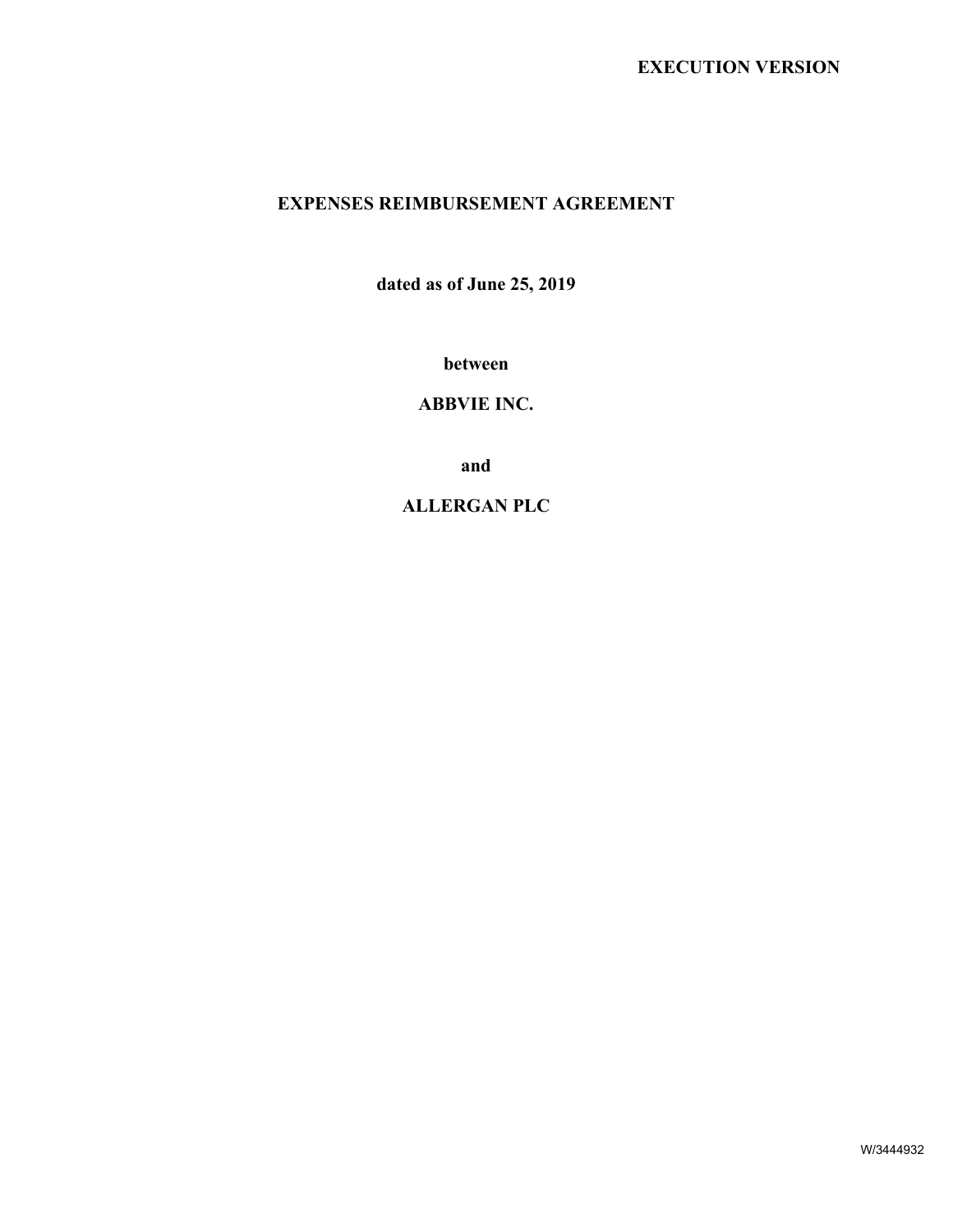# **TABLE OF CONTENTS**

# Page

| Section 1.1 |  |
|-------------|--|
| Section 1.2 |  |
|             |  |
|             |  |
| Section 3.1 |  |
| Section 3.2 |  |
| Section 3.3 |  |
| Section 3.4 |  |
| Section 3.5 |  |
| Section 3.6 |  |
|             |  |
| Section 4.1 |  |
| Section 4.2 |  |
| Section 4.3 |  |
| Section 4.4 |  |
| Section 4.5 |  |
| Section 4.6 |  |
| Section 4.7 |  |
| Section 4.8 |  |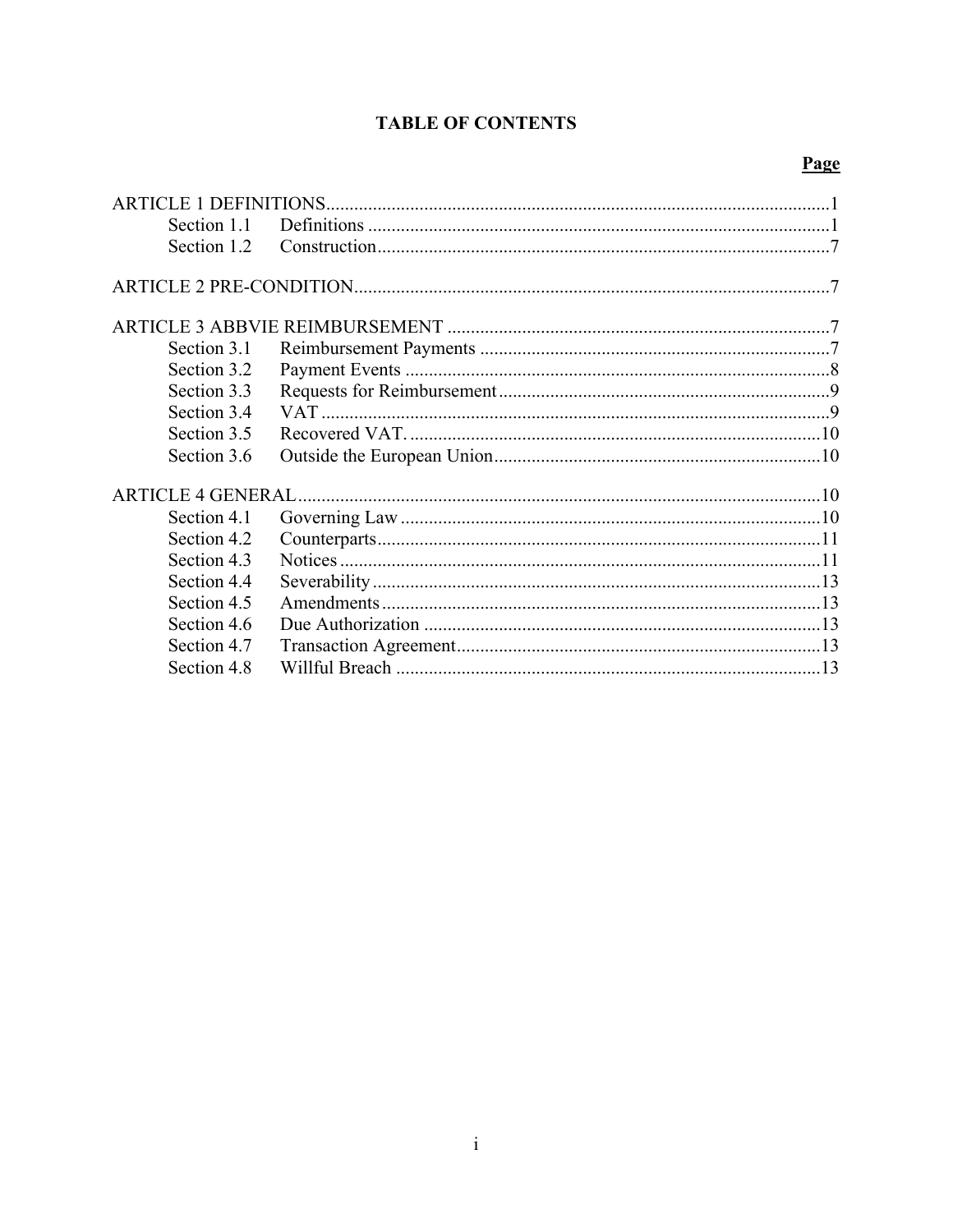#### **EXPENSES REIMBURSEMENT AGREEMENT**

THIS EXPENSES REIMBURSEMENT AGREEMENT (this "**Agreement**"), dated as of June 25, 2019, between AbbVie Inc., a Delaware corporation (hereinafter called "**AbbVie**"), and Allergan plc, a company incorporated in Ireland with registered number 527629 having its registered office at Clonshaugh Business and Technology Park, Coolock, Dublin, D17 E400, Ireland (hereinafter called "**Allergan**").

WHEREAS, AbbVie has agreed to make an offer to acquire Allergan through its direct wholly owned subsidiary, Venice Subsidiary LLC, a Delaware limited liability company ("**Acquirer Sub**"), on the terms set out in the Rule 2.5 Announcement and the Transaction Agreement, and Allergan has agreed to reimburse certain third party costs and expenses incurred and to be incurred by AbbVie and/or its Subsidiaries for the purposes of, in preparation for or in connection with the Acquisition if the Transaction Agreement is terminated in certain circumstances; and

WHEREAS, this Agreement sets out the agreement between the Parties as to, among other things, the reimbursement in certain circumstances by Allergan of certain costs and expenses incurred and to be incurred by AbbVie and/or its Subsidiaries for the purposes of, in preparation for or in connection with the Acquisition.

NOW, THEREFORE, in consideration of the foregoing and the representations, warranties, covenants and agreements contained in this Agreement, the Parties agree as follows:

## <span id="page-2-0"></span>**ARTICLE 1 DEFINITIONS**

#### <span id="page-2-1"></span>**Section 1.1 Definitions**.

As used in this Agreement the following words and expressions have the following meanings:

"**AbbVie**" has the meaning given to that term in the Preamble.

"**AbbVie Group**" means AbbVie and all of its Subsidiaries.

"**AbbVie Payment Events**" has the meaning given to that term in Section 3.2.

"**AbbVie Reimbursement Payments**" has the meaning given to that term in Section 3.1.

"**AbbVie Shares**" means the common stock of AbbVie, par value \$0.01 per share.

"**Acquirer Sub**" has the meaning given to that term in the Recitals.

"**Acquisition**" means the proposed acquisition by Acquirer Sub of Allergan by means of the Scheme or the Takeover Offer (and any such Scheme or Takeover Offer as it may be revised, amended or extended from time to time) including the issuance by AbbVie of the aggregate Share Consideration and payment by Acquirer Sub of the aggregate Cash Consideration pursuant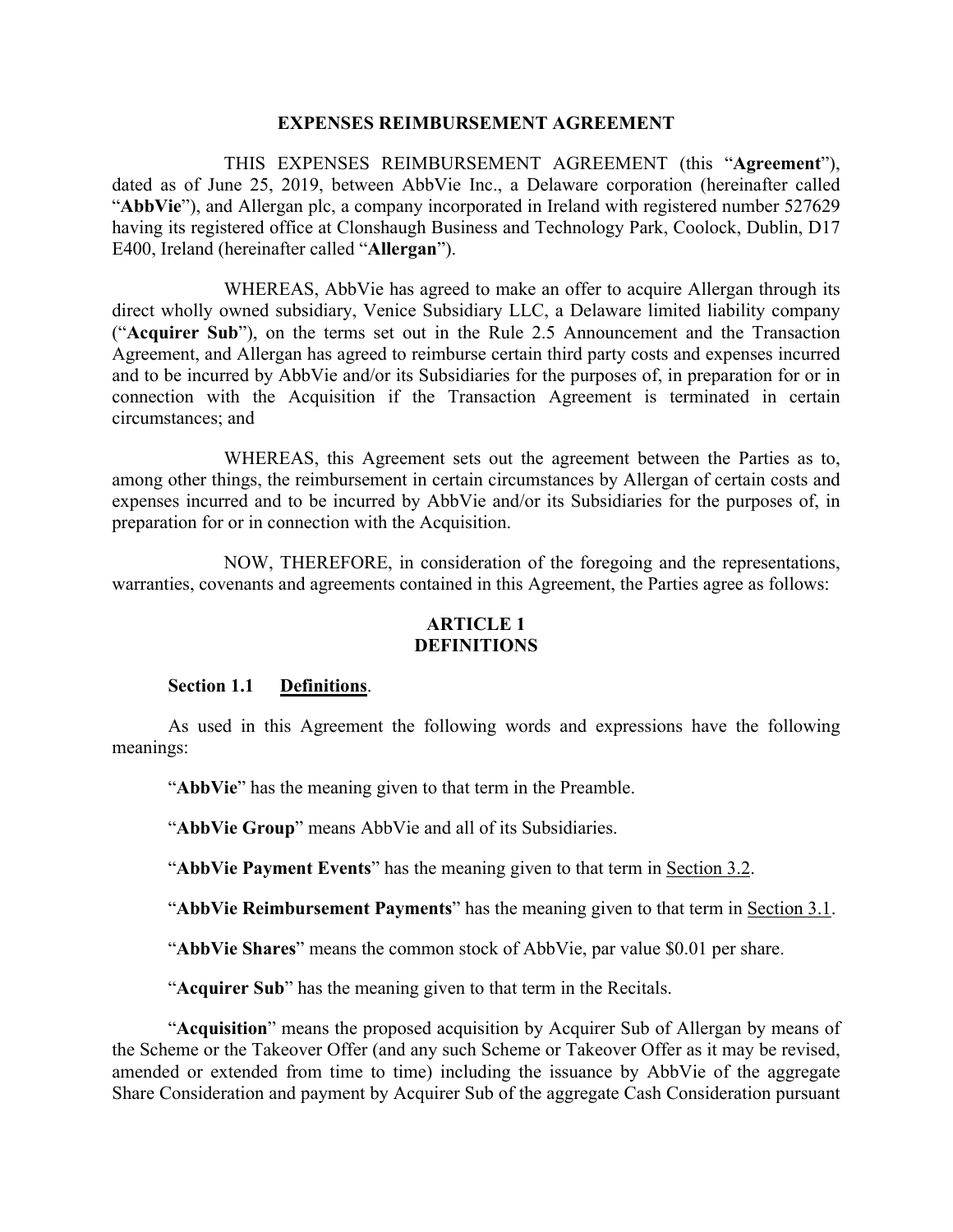to the Scheme or the Takeover Offer, in each case, as described in the Rule 2.5 Announcement and as provided for in the Transaction Agreement.

"**Act**" means the Companies Act 2014, all enactments which are to be read as one with, or construed or read together as one with, the Act and every statutory modification and reenactment thereof for the time being in force.

"**Agreement**" has the meaning given to that term in the Preamble.

"**Allergan**" has the meaning given to that term in the Preamble.

"**Allergan Alternative Proposal**" means any *bona fide* proposal or offer (including nonbinding proposals or offers) from any Person or Group, other than AbbVie and its Subsidiaries or any of its Concert Parties, relating to any (i) direct or indirect acquisition (whether in a single transaction or a series of related transactions) of assets of Allergan or any of its Subsidiaries (including equity securities of Subsidiaries) equal to twenty percent (20%) or more of the consolidated assets of Allergan, or to which twenty percent (20%) or more of the revenues or earnings of Allergan on a consolidated basis are attributable for the most recent fiscal year for which audited financial statements are then available, (ii) direct or indirect acquisition (including by scheme of arrangement or takeover offer) or issuance (whether in a single transaction or a series of related transactions) of twenty percent (20%) or more of any class of equity or voting securities of Allergan, (iii) scheme of arrangement, tender offer, takeover offer or exchange offer that, if consummated, would result in a Person or Group beneficially owning twenty percent (20%) or more of any class of equity or voting securities of Allergan, or (iv) scheme of arrangement, merger, consolidation, share exchange, business combination, joint venture, reorganization, recapitalization or similar transaction involving Allergan or any of its Subsidiaries, under which a Person or Group or, in the case of clause (B) below, the shareholders or equityholders of any Person or Group would, directly or indirectly, (A) acquire assets equal to twenty percent (20%) or more of the consolidated assets of Allergan, or to which 20% or more of the revenues or earnings of Allergan on a consolidated basis are attributable for the most recent fiscal year for which audited financial statements are then available, or (B) immediately after giving effect to such transactions, beneficially own twenty percent (20%) or more of any class of equity or voting securities of Allergan or the surviving or resulting Person (including any parent Person) in such transaction.

"**Allergan Board**" means the board of directors of Allergan.

"**Allergan Group**" means Allergan and all of its Subsidiaries.

"**Allergan Shareholder Approval**" means (i) the approval of the Scheme by a majority in number of members of each class of Allergan Shareholders (including as may be directed by the High Court pursuant to Section 450(5) of the Act) representing, at the relevant voting record time, at least seventy five percent (75%) in value of the Allergan Shares of that class held by Allergan Shareholders who are members of that class and that are present and voting either in person or by proxy, at the Court Meeting (or at any adjournment or postponement of such meeting) and (ii) the Required EGM Resolutions being duly passed by the requisite majorities of Allergan Shareholders at the EGM (or at any adjournment or postponement of such meeting).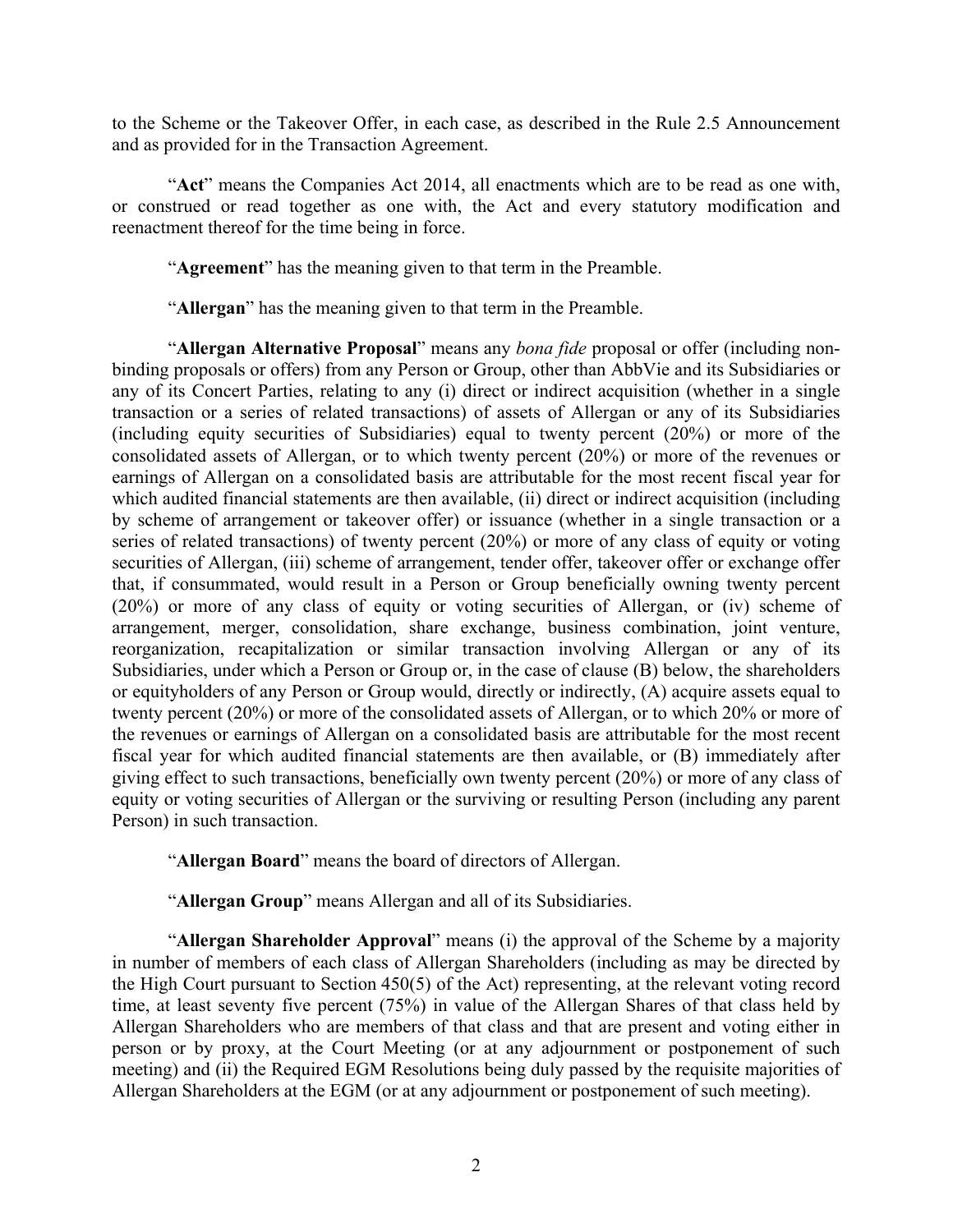"**Allergan Shareholders**" means the holders of Allergan Shares.

"**Allergan Shares**" means the ordinary shares of Allergan, par value US\$0.0001 per share.

"**Allergan Superior Proposal**" means any *bona fide*, written Allergan Alternative Proposal (other than an Allergan Alternative Proposal which has resulted from a breach in any material respect of Section 5.3 of the Transaction Agreement) (with all references to "twenty percent (20%)" in the definition of Allergan Alternative Proposal being deemed to be references to "fifty percent (50%)") on terms that the Allergan Board determines in good faith, after consultation with its financial advisor and outside legal counsel, and taking into account all the terms and conditions of the Allergan Alternative Proposal that the Allergan Board considers to be appropriate (including the identity of the Person making the Allergan Alternative Proposal and the expected timing and likelihood of consummation, any governmental or other approval requirements (including divestitures and entry into other commitments and limitations), break-up fees, expense reimbursement provisions, conditions to consummation and availability of necessary financing), is more favorable to the Allergan Shareholders from a financial point of view than the Acquisition (taking into account any proposal by AbbVie to amend the terms of the Transaction Agreement).

"**Antitrust Laws**" means the Sherman Act of 1890, the Clayton Act of 1914, the Federal Trade Commission Act of 1914, the United States Hart-Scott-Rodino Antitrust Improvements Act of 1976 and all other federal, state and foreign applicable Laws in effect from time to time that are designed or intended to prohibit, restrict or regulate actions having the purpose or effect of monopolization or restraint of trade.

"**Business Day**" means any day, other than a Saturday, Sunday or a day on which banks in Ireland or in New York are authorized or required by applicable Law to be closed.

"**Cap**" has the meaning given to that term in Section 3.1.

"**Cash Consideration**" means US\$120.30 in cash per Allergan Share (as it may be adjusted pursuant to Section  $8.1(c)(v)$  of the Transaction Agreement).

"**Concert Parties**" means such Persons as are deemed to be Acting in Concert (as defined in the Irish Takeover Panel Act 1997) with AbbVie pursuant to Rule 3.3 of Part A of the Takeover Rules.

"**Conditions**" means the conditions to the Scheme and the Acquisition set out in paragraphs 1, 2, 3, 4 and 5 of Appendix III of the Rule 2.5 Announcement, and "**Condition**" means any one of the Conditions.

"**Court Meeting**" means the meeting or meetings of the Allergan Shareholders or, if applicable, the meeting or meetings of any class or classes of Allergan Shareholders (and, in each case, any adjournment or postponement thereof) convened by (i) resolution of the Allergan Board or (ii) order of the High Court, in either case, pursuant to Section 450 of the Act to consider and, if thought fit, approve the Scheme (with or without amendment).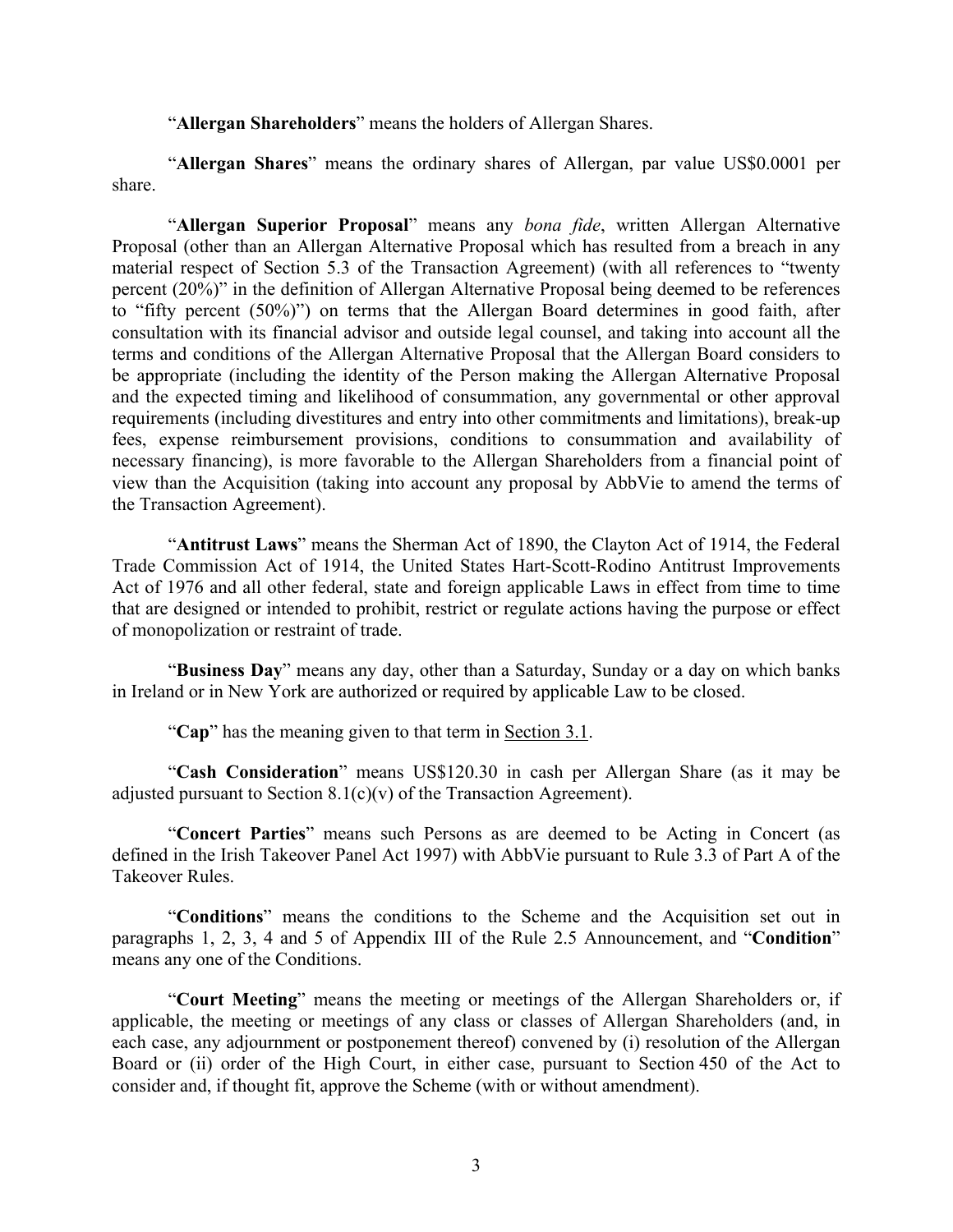"**Court Meeting Resolution**" means the resolution to be proposed at the Court Meeting for the purposes of approving and implementing the Scheme.

"**Court Order**" means the Order or Orders of the High Court sanctioning the Scheme under Section 453 of the Act and confirming the reduction of capital that forms part of it under Sections 84 and 85 of the Act.

"**Effective Date**" means the date on which the Scheme becomes effective in accordance with its terms or, if the Acquisition is implemented by way of a Takeover Offer, the date on which the Takeover Offer has become (or has been declared) unconditional in all respects in accordance with the provisions of the Takeover Offer Documents and the Takeover Rules.

"**EGM**" means the extraordinary general meeting of the Allergan Shareholders (and any adjournment or postponement thereof) to be convened in connection with the Scheme, expected to be held as soon as the preceding Court Meeting shall have been concluded (it being understood that if the Court Meeting is adjourned or postponed, the EGM shall be correspondingly adjourned or postponed).

"**EGM Resolutions**" means, collectively, the following resolutions to be proposed at the EGM: (i) an ordinary resolution to approve the Scheme and to authorize the Allergan Board to take all such action as it considers necessary or appropriate to implement the Scheme; (ii) a special resolution to cancel, subject to the approval of the High Court, the issued share capital of Allergan (other than any Allergan Shares held by any member of the AbbVie Group); (iii) an ordinary resolution authorizing the Allergan Board to allot new ordinary shares to Acquirer Sub pursuant to the Transaction Agreement and the Scheme by capitalization of the reserve arising from the cancellation of the issued share capital of Allergan pursuant to the resolution described in clause (ii); (iv) a special resolution amending the Allergan Memorandum and Articles of Association in accordance with Section 4.5 of the Transaction Agreement (the resolutions described in the foregoing clauses (i) through (iv), the "**Required EGM Resolutions**"); (v) an ordinary resolution that any motion by the Chairperson of the Allergan Board to adjourn or postpone the EGM, or any adjournments or postponements thereof, to another time and place if necessary or appropriate to solicit additional proxies if there are insufficient votes at the time of the EGM to approve the Scheme or any of the Required EGM Resolutions to be approved; and (vi) any other resolutions as Allergan reasonably determines to be necessary or desirable for the purposes of implementing the Acquisition as have been approved by AbbVie (such approval not to be unreasonably withheld, conditioned or delayed).

"**End Date**" means June 25, 2020; provided, that if as of such date any of Conditions  $3(iii)$ ,  $3(iii)$ ,  $3(iv)$  or  $3(v)$  (with respect to Condition  $3(v)$ , only if the failure of such Condition to have been satisfied as of such date is an Order or Law under any Antitrust Law) have not been satisfied, and on such date all other Conditions (other than Conditions  $2(iii)$  and  $2(iv)$ ) have been satisfied (or, in the sole discretion of the applicable Party, waived (where applicable)) or would be satisfied (or, in the sole discretion of the applicable Party, waived (where applicable)) if the Acquisition were completed on such date, the "**End Date**" shall be September 25, 2020.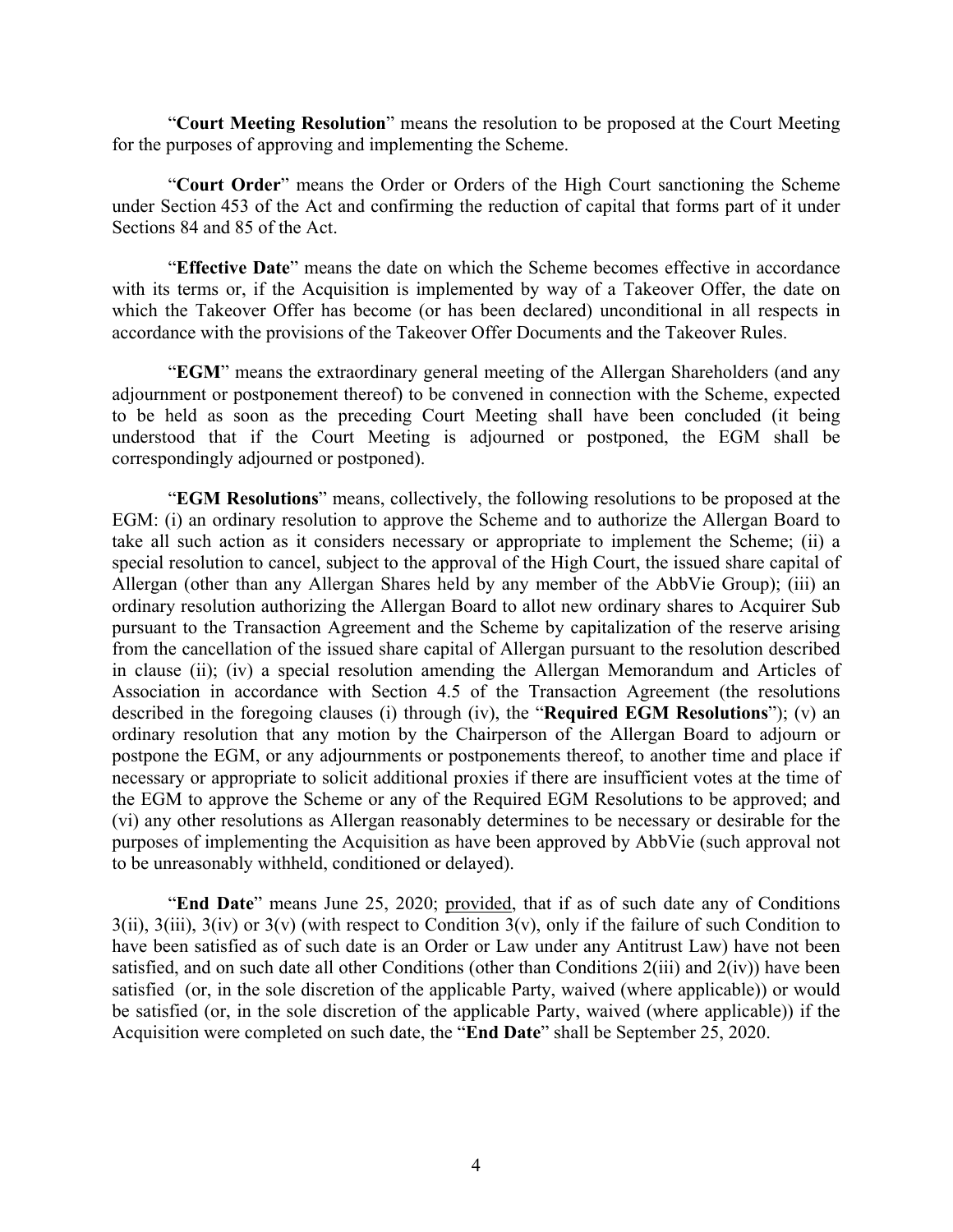"**Governmental Entity**" means any United States, Irish or other foreign or supranational, federal, state or local governmental commission, board, body, division, political subdivision, bureau or other regulatory authority or agency, including courts and other judicial bodies, or any competition, antitrust or supervisory body, central bank, public international organization or other governmental, trade or regulatory agency or body, securities exchange or any selfregulatory body or authority, including any instrumentality or entity designed to act for or on behalf of the foregoing, in each case, in any jurisdiction, including the Panel, the High Court, the SEC, and each Allergan Regulatory Agency.

"**Group**" means a "group" as defined in Section 13(d) of the United States Securities Exchange Act of 1934.

"**High Court**" means the High Court of Ireland.

"**Irrecoverable VAT**" means in relation to any Person, any amount in respect of VAT which that Person (or a member of the same VAT Group as that Person) has incurred and in respect of which neither that Person nor any other member of the same VAT Group as that Person is entitled to a refund (by way of credit or repayment) from any relevant Tax Authority pursuant to and determined in accordance with section 59 of the Value Added Tax Consolidation Act 2010 or similar provision in any other jurisdiction.

"**Law**" means any federal, state, local, foreign or supranational law, statute, ordinance, rule, regulation, judgment, order, injunction, decree, executive order or agency requirement of any Governmental Entity.

"**Order**" means any order, writ, decree, judgment, award, injunction, ruling, settlement or stipulation issued, promulgated, made, rendered or entered into by or with any Governmental Entity or arbitrator (in each case, whether temporary, preliminary or permanent).

"**Parties**" means Allergan and AbbVie and "**Party**" shall mean either Allergan, on the one hand, or AbbVie, on the other hand (as the context requires).

"**Person**" means any individual, corporation, partnership, limited liability company, association, trust or other entity or organization, including a government or political subdivision or an agency or instrumentality of such government or political subdivision.

"**Registrar of Companies**" means the Registrar of Companies in Dublin, Ireland.

"**Representatives**" means, in relation to any Person, the directors, officers, employees, agents, investment bankers, financial advisors, legal advisors, accountants, brokers, finders, consultants or other representatives of such Person.

"**Rule 2.5 Announcement**" means the announcement to be made by the Parties pursuant to Rule 2.5 of the Takeover Rules for the purposes of the Acquisition, in the form agreed to by on or on behalf of the Parties.

"**Scheme**" means the proposed scheme of arrangement under Chapter 1 of Part 9 of the Act and the capital reduction under Sections 84 and 85 of the Act to effect the Acquisition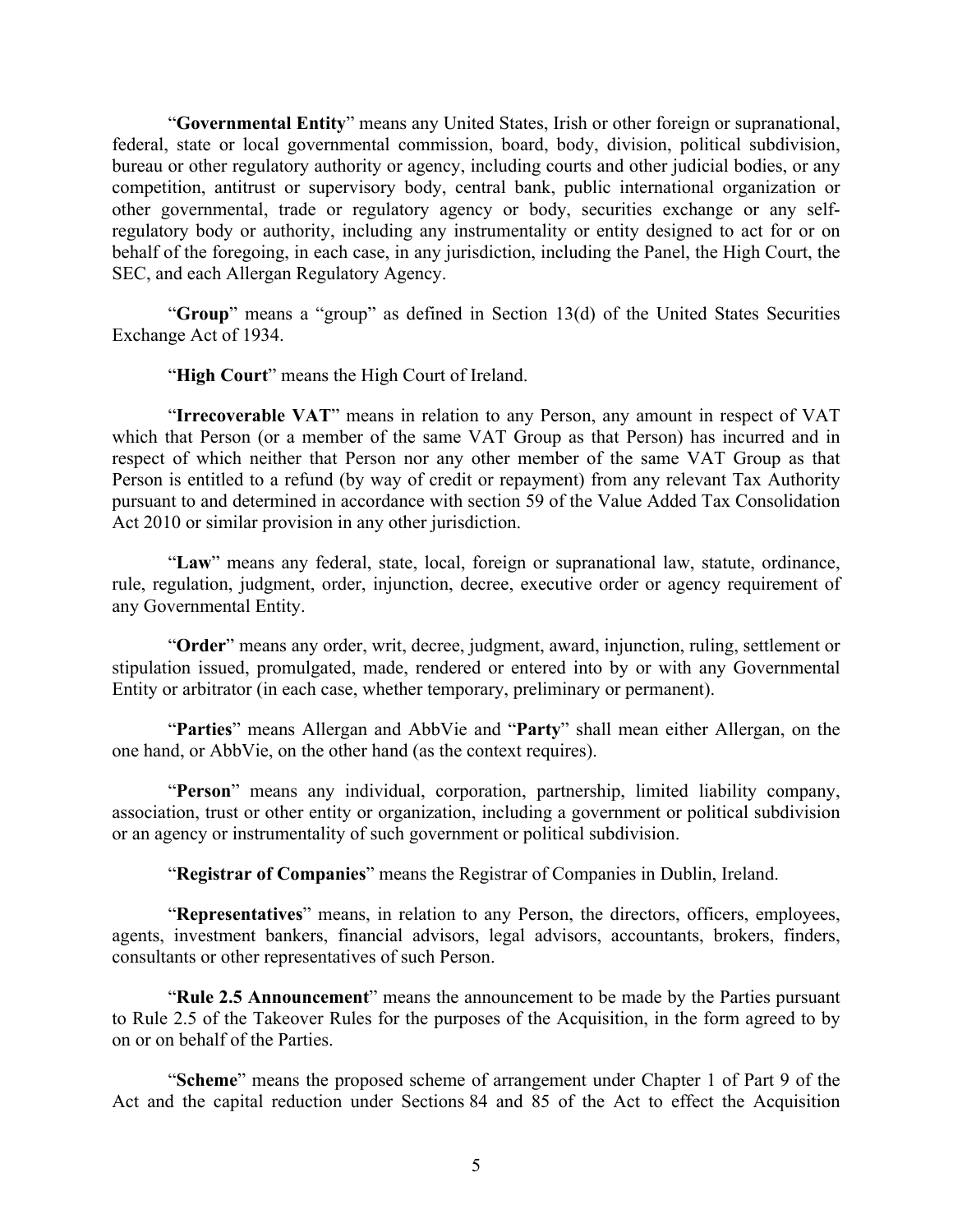pursuant to the Transaction Agreement, on such terms and in such form as is consistent with the terms agreed to by the Parties as set out in the Rule 2.5 Announcement, including any revision thereof as may be agreed between the Parties in writing, and, if required, by the High Court.

"**Scheme Consideration**" means, collectively, the Cash Consideration and the Share Consideration, the value of which shall be determined as of the date of the Transaction Agreement.

"**Scheme Recommendation**" means the recommendation of the Allergan Board that Allergan Shareholders vote in favor of the resolutions to be proposed at the EGM required to effect the Scheme and in favor of the Court Meeting Resolution.

"**Share Consideration**" means 0.8660 of an AbbVie Share in respect of each Allergan Share subject to the Scheme (as may be adjusted pursuant to Section  $8.1(c)(v)$  of the Transaction Agreement).

"**Subsidiary**" means, with respect to any Person, any entity of which securities or other ownership interests having ordinary voting power to elect a majority of the board of directors or other persons performing similar functions are directly or indirectly owned by such Person.

"**Takeover Offer**" means an offer in accordance with Section 3.6 of the Transaction Agreement for the entire issued share capital of Allergan (other than any Allergan Shares beneficially owned by AbbVie or any member of the AbbVie Group (if any) and any Allergan Shares held by any member of the Allergan Group) including any amendment or revision thereto pursuant to the Transaction Agreement, the full terms of which would be set out in the Takeover Offer Document or (as the case may be) any revised offer documents.

"**Takeover Offer Document**" means, if, following the date of the Transaction Agreement, AbbVie elects to implement the Acquisition by way of the Takeover Offer in accordance with Section 3.6 of the Transaction Agreement, the document to be despatched to Allergan Shareholders and others jointly by AbbVie and Acquirer Sub containing, among other things, the Takeover Offer, the Conditions (except as AbbVie determines pursuant to and in accordance with Section 3.6 of the Transaction Agreement not to be appropriate in the case of a Takeover Offer) and certain information about AbbVie, Acquirer Sub and Allergan and, where the context so requires, includes any form of acceptance, election, notice or other document reasonably required in connection with the Takeover Offer.

"**Takeover Rules**" means the Irish Takeover Panel Act 1997, Takeover Rules, 2013.

"**Tax Authority**" means any Governmental Entity responsible for the assessment, collection or enforcement of laws relating to Taxes (including the United States Internal Revenue Service and the Irish Revenue Commissioners and any similar state, local, or non-U.S. revenue agency).

"**Transaction Agreement**", the transaction agreement dated June 25, 2019 by and among Allergan, AbbVie, and Acquirer Sub.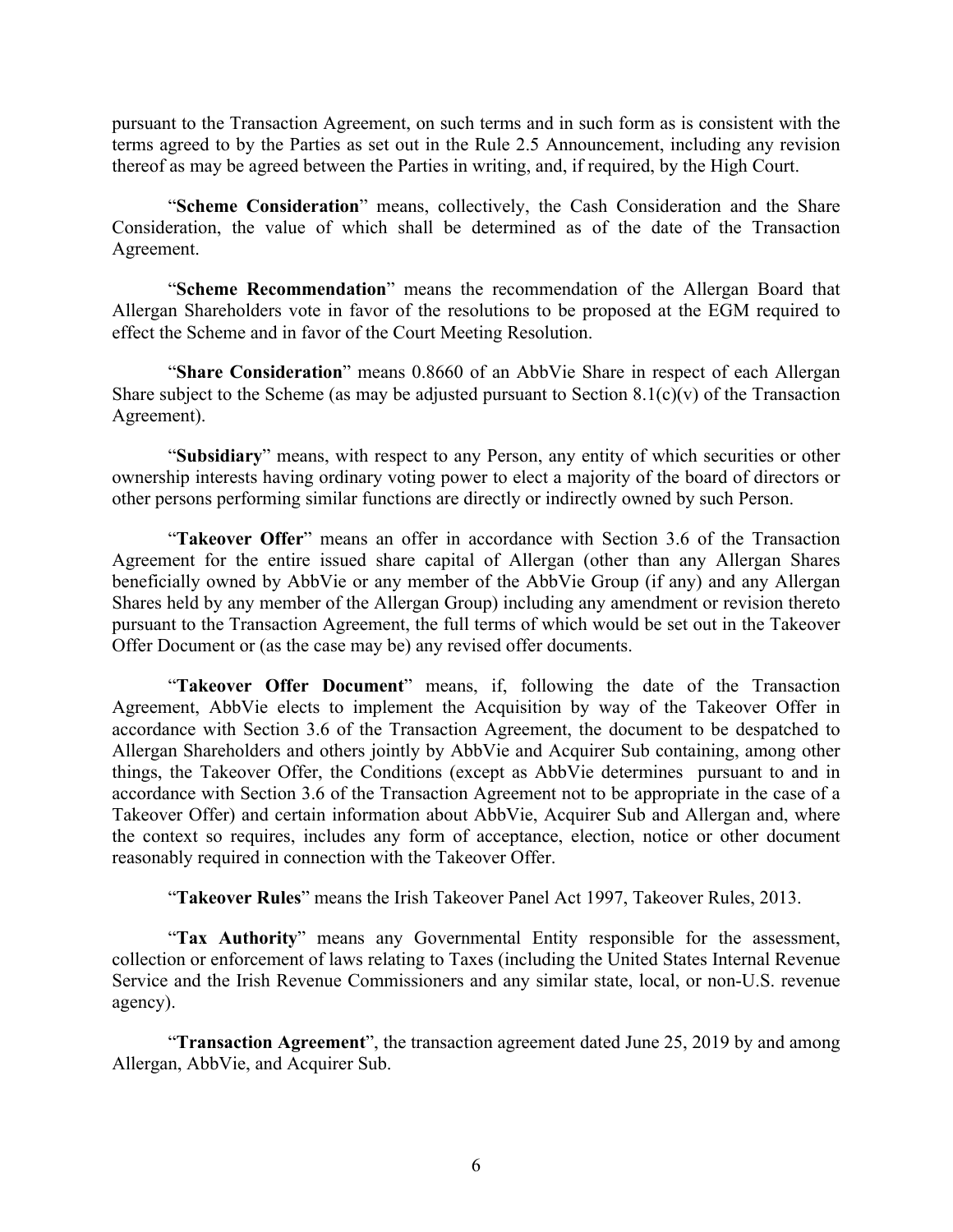"**VAT**" means any tax imposed by any member state of the European Community in conformity with the Directive of the Council of the European Union on the common system of value added tax (2006/112/EC) and any tax similar to or replacing the same.

"**VAT Group**" means a group as defined in Section 15 of the Value Added Tax Consolidation Act 2010 and any similar VAT grouping arrangement in any other jurisdiction.

"**Willful Breach**" means a material breach of this Agreement or the Transaction Agreement that is the consequence of an act or omission by a party with the actual knowledge that the taking of such act or such omission to take action would be a material breach of such agreement.

<span id="page-8-0"></span>**Section 1.2 Construction**. The following rules of interpretation shall apply to this Agreement: (i) the words "hereof", "hereby", "herein" and "hereunder" and words of like import used in this Agreement shall refer to this Agreement as a whole and not to any particular provision of this Agreement; (ii) the table of contents and captions in this Agreement are included for convenience of reference only and shall be ignored in the construction or interpretation hereof; (iii) references to Articles and Sections are to Articles and Sections of this Agreement unless otherwise specified; (iv) any singular term in this Agreement shall be deemed to include the plural, and any plural term the singular, and references to any gender shall include all genders; (v) whenever the words "include", "includes" or "including" are used in this Agreement, they shall be deemed to be followed by the words "without limitation", whether or not they are in fact followed by those words or words of like import; (vi) "writing", "written" and comparable terms refer to printing, typing and other means of reproducing words (including electronic media) in a visible form; (vii) references to any applicable Law shall be deemed to refer to such applicable Law as amended from time to time and to any rules or regulations promulgated thereunder; (viii) references to any Person include the successors and permitted assigns of that Person; (ix) references "from" or "through" any date mean, unless otherwise specified, "from and including" or "through and including", respectively; (x) any reference to an Irish legal term for any action, remedy, method of judicial proceeding, legal document, legal status, court, official or any legal concept or thing shall, in respect of any jurisdiction other than Ireland, be deemed to include a reference to what most nearly approximates in that jurisdiction to the Irish legal term; (xi) references to times are to New York City times unless otherwise specified; and (xii) the Parties have participated jointly in the negotiation and drafting of this Agreement and, in the event an ambiguity or question of intent or interpretation arises, this Agreement shall be construed as jointly drafted by the Parties and no presumption or burden of proof shall arise favoring or disfavoring any Party by virtue of the authorship of any provision of this Agreement.

## <span id="page-8-1"></span>**ARTICLE 2 PRE-CONDITION**

This Agreement shall not have effect unless and until the Rule 2.5 Announcement has been issued.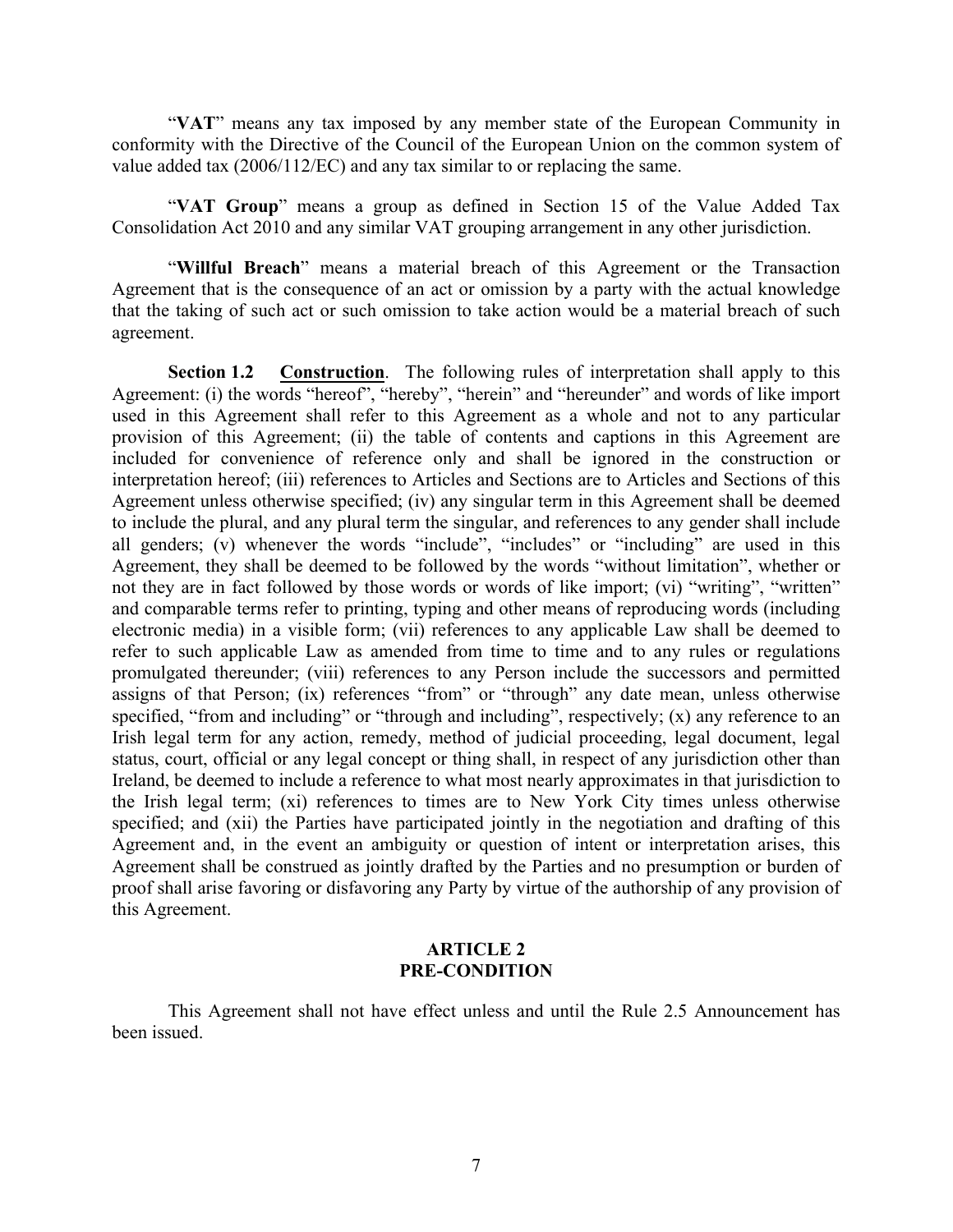### <span id="page-9-0"></span>**ARTICLE 3 ABBVIE REIMBURSEMENT**

<span id="page-9-1"></span>**Section 3.1 Reimbursement Payments**. Subject to Article 2 and to the other provisions of this Agreement, Allergan agrees to pay to AbbVie, if any AbbVie Payment Event occurs, an amount equal to all documented, specific, quantifiable third party costs and expenses incurred, directly or indirectly, by AbbVie and/or its Subsidiaries, or on their behalf, for the purposes of, in preparation for, or in connection with the Acquisition, including third party costs and expenses incurred in connection with exploratory work carried out in contemplation of and in connection with the Acquisition, legal, financial and commercial due diligence, the arrangement of financing and the engagement of third party Representatives to assist in the process (the payments provided for in this Section 3.1, the "**AbbVie Reimbursement Payments**"); provided, that the aggregate gross amount payable to AbbVie pursuant to this Agreement shall not, in any event, exceed an amount equal to one percent (1%) of the aggregate value of the total Scheme Consideration payable with respect to the Allergan Shares in connection with the Acquisition (excluding, for clarity, any interest in such share capital of Allergan held by AbbVie or any Concert Parties of AbbVie) as ascribed by the terms of the Acquisition as set out in the Rule 2.5 Announcement (the "**Cap**"). The amount payable by Allergan to AbbVie under this Section 3.1 will exclude any amounts in respect of VAT incurred by AbbVie attributable to such third party costs other than Irrecoverable VAT incurred by AbbVie.

<span id="page-9-2"></span>**Section 3.2 Payment Events**. The "**AbbVie Payment Events**" are where the Parties have issued the Rule 2.5 Announcement and:

(a) the Transaction Agreement is terminated (in accordance with Section 9.1(a) of the Transaction Agreement):

(i) by AbbVie at any time prior to the receipt of the Allergan Shareholder Approval, due to an "Allergan Change of Recommendation" (under Section 5.3 of the Transaction Agreement) having occurred; or

(ii) by Allergan, at any time prior to obtaining the Allergan Shareholder Approval, in response to an Allergan Superior Proposal in compliance with Section 5.3 of the Transaction Agreement and, substantially concurrently with such termination, a written definitive agreement providing for the consummation of the transactions contemplated by such Allergan Superior Proposal is duly executed and delivered by Allergan and all other parties thereto; or

(b) all of the following occur:

(i) the Transaction Agreement is terminated (x) by AbbVie if Allergan breached or failed to perform in any material respect any of its covenants or other agreements contained in the Transaction Agreement, which breach or failure to perform (1) would have resulted in a failure of Condition 4(iii) and (2) was not reasonably capable of being cured by the End Date or, if curable, is not cured by the earlier of (A) the End Date and (B) 30 days following written notice by AbbVie thereof (such termination, a "**Breach Termination**") or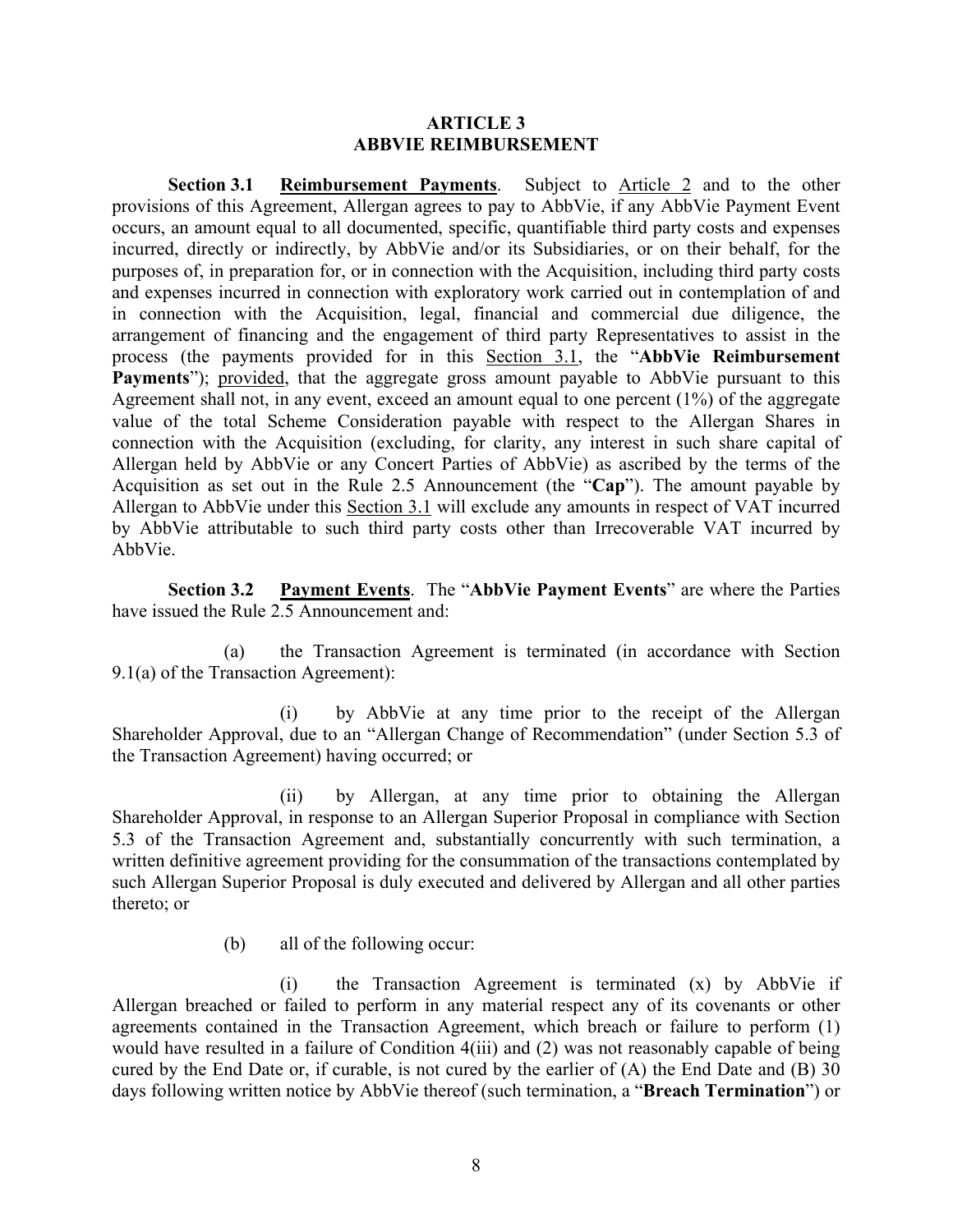(y) by AbbVie or Allergan, if the Court Meeting or the EGM was completed and the Court Meeting Resolution or the Required EGM Resolutions, as applicable, were not approved by the requisite majorities; and

(ii) prior to the Court Meeting, an Allergan Alternative Proposal was publicly disclosed or announced (or, in the case of a Breach Termination, was made publicly or privately to the Allergan Board), or any person shall have publicly announced an intention (whether or not conditional) to make an Allergan Alternative Proposal (it being understood that, for purposes of this Section 3.2(b)(ii) and Section 3.2(b)(iii) below, references to "twenty percent (20%)" in the definition of Allergan Alternative Proposal shall be deemed to refer to "fifty percent  $(50)$ %"); and

(iii) (x) an Allergan Alternative Proposal is consummated within twelve months after such termination, or (y) a definitive agreement providing for an Allergan Alternative Proposal is entered into within twelve months after such termination and is subsequently consummated, in the case of each of clauses (x) and (y), regardless of whether such Allergan Alternative Proposal is the same Allergan Alternative Proposal referred to in Section  $3.2(b)(ii)$ .

<span id="page-10-0"></span>**Section 3.3 Requests for Reimbursement**. Each request by AbbVie for an AbbVie Reimbursement Payment shall be (a) submitted in writing to Allergan no later than 60 calendar days following the occurrence of the applicable AbbVie Payment Event; (b) accompanied by written invoices or written documentation supporting the request for an AbbVie Reimbursement Payment; and (c) subject to compliance with Section 3.3(b), satisfied in full by payment in full by Allergan to AbbVie in cleared, immediately available funds within seven calendar days following such receipt of such invoices or documentation.

<span id="page-10-1"></span>**Section 3.4 VAT**. AbbVie and Allergan consider that any amounts payable hereunder do not represent consideration for a taxable supply. If and to the extent that any relevant Tax Authority determines that any AbbVie Reimbursement Payment is consideration for a taxable supply and that Allergan (or any member of a VAT Group of which Allergan is a member) is liable to account to a Tax Authority for VAT in respect of such supply and such VAT is Irrecoverable VAT, then:

(a) the AbbVie Reimbursement Payment shall be deemed to be exclusive of any VAT and any VAT shall be due and payable by Allergan or the relevant member of a VAT Group of which Allergan is a member to a Tax Authority in addition to the AbbVie Reimbursement Payment, in accordance with applicable VAT Law (subject to the provisions of Section 3.4(b) and (c) below);

(b) the sum of the total amount payable by Allergan by way of any AbbVie Reimbursement Payment, together with any Irrecoverable VAT arising in respect of the supply for which the AbbVie Reimbursement Payment is consideration ("**Allergan Irrecoverable VAT**"), shall not exceed the Cap and the total amount of the AbbVie Reimbursement Payment shall be reduced to ensure such; and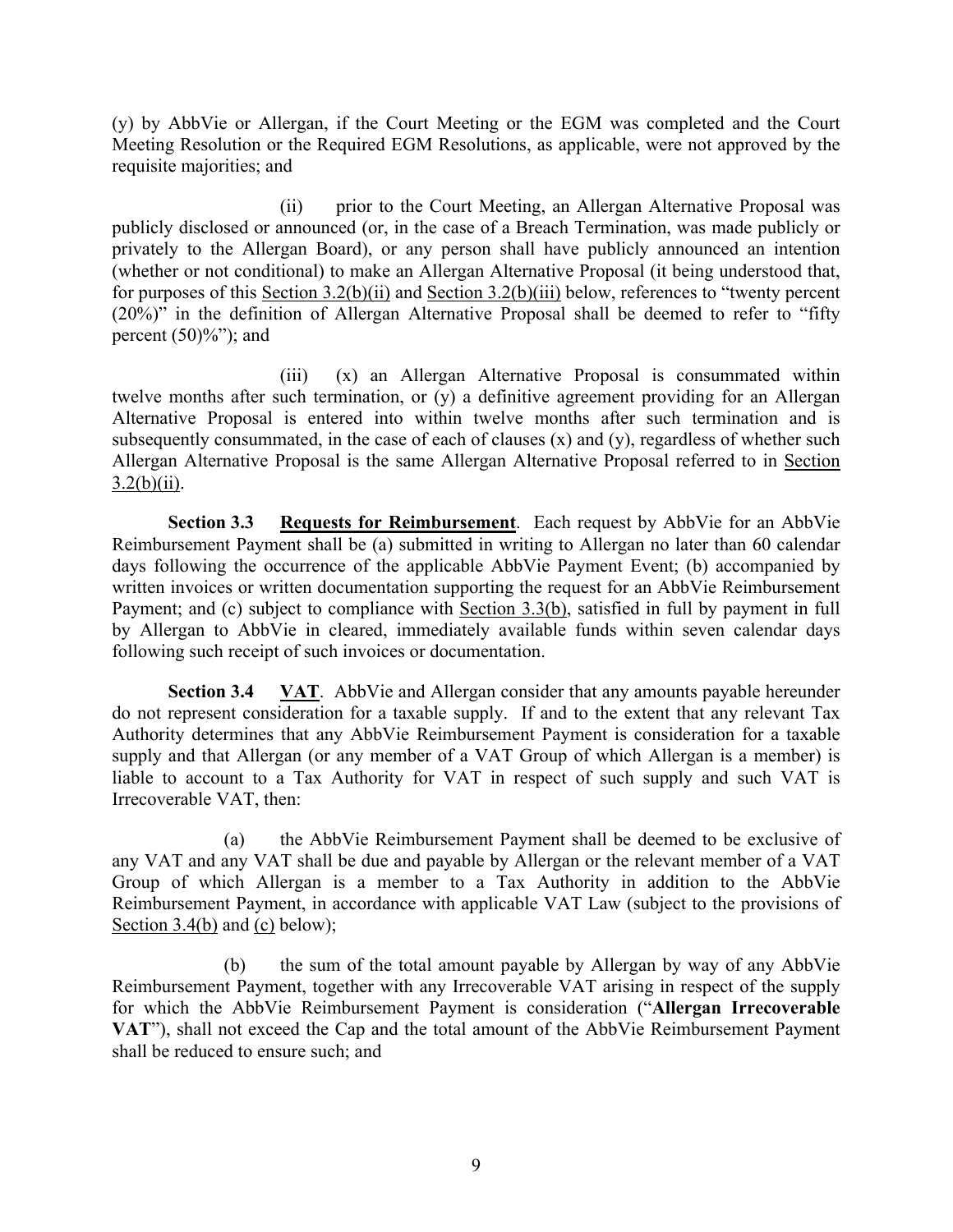(c) to the extent that Allergan has already paid amounts in respect of any AbbVie Reimbursement Payment the sum of which, when combined with any Allergan Irrecoverable VAT, exceeds the Cap, AbbVie shall repay to Allergan, by way of a reduction in the amount of the AbbVie Reimbursement Payment, an amount necessary to ensure that the sum of the total remaining AbbVie Reimbursement Payment combined with any Allergan Irrecoverable VAT arising in connection with such does not exceed the Cap.

AbbVie shall (and shall procure that any applicable member of the AbbVie Group shall) accommodate any reasonable action that Allergan requests, in writing and without delay, to avoid, dispute, defend, resist, appeal or compromise any determination of a Tax Authority that the AbbVie Reimbursement Payment is consideration for a taxable supply for VAT purposes and/or that Allergan or any member of the Allergan Group is liable to account to the relevant Tax Authority for VAT in respect of such supply and/or that all or any part of such VAT is Irrecoverable VAT.

<span id="page-11-0"></span>**Section 3.5 Recovered VAT**. If AbbVie makes any payments to Allergan under Section 3.4, and after making such a payment, Allergan becomes entitled to recover all, or any part, of the Allergan Irrecoverable VAT from the relevant Tax Authority, Allergan shall notify AbbVie without delay and, as soon as practicable, repay to AbbVie the lesser of:

(a) the amount recovered (whether by way of credit or refund) from the Tax Authority; and

(b) the sum paid by AbbVie to Allergan under Section 3.4.

<span id="page-11-1"></span>**Section 3.6 Outside the European Union**. AbbVie confirms that it is established outside of the European Union for VAT purposes.

## <span id="page-11-2"></span>**ARTICLE 4 GENERAL**

### <span id="page-11-3"></span>**Section 4.1 Governing Law**.

(a) This Agreement and all disputes, claims, actions, suits or proceedings (collectively, "**Actions**") based upon, arising out of or related to this Agreement or the transactions contemplated hereby shall be governed by, and construed in accordance with, the Laws of the State of Delaware; provided, however, that the Laws of Ireland shall apply solely to the extent any provision hereof, or transaction contemplated hereby, is required by the Laws of Ireland to be governed by, and construed in accordance with, the Laws of Ireland (such provisions or transactions, the "**Irish Matters**").

(b) Each of the Parties irrevocably agrees that the state and federal courts sitting in the State of Delaware, and any appellate courts therefrom, are to have exclusive jurisdiction with respect to any Action based upon, arising out of or related to this Agreement or the transactions contemplated hereby and, for such purposes, irrevocably submits to the exclusive jurisdiction of such courts and waives, to the fullest extent permitted by Law, any objection which any of them may now or hereafter have to the laying of venue of, and the defense of an inconvenient forum to the maintenance of, any such Action in any such court. Any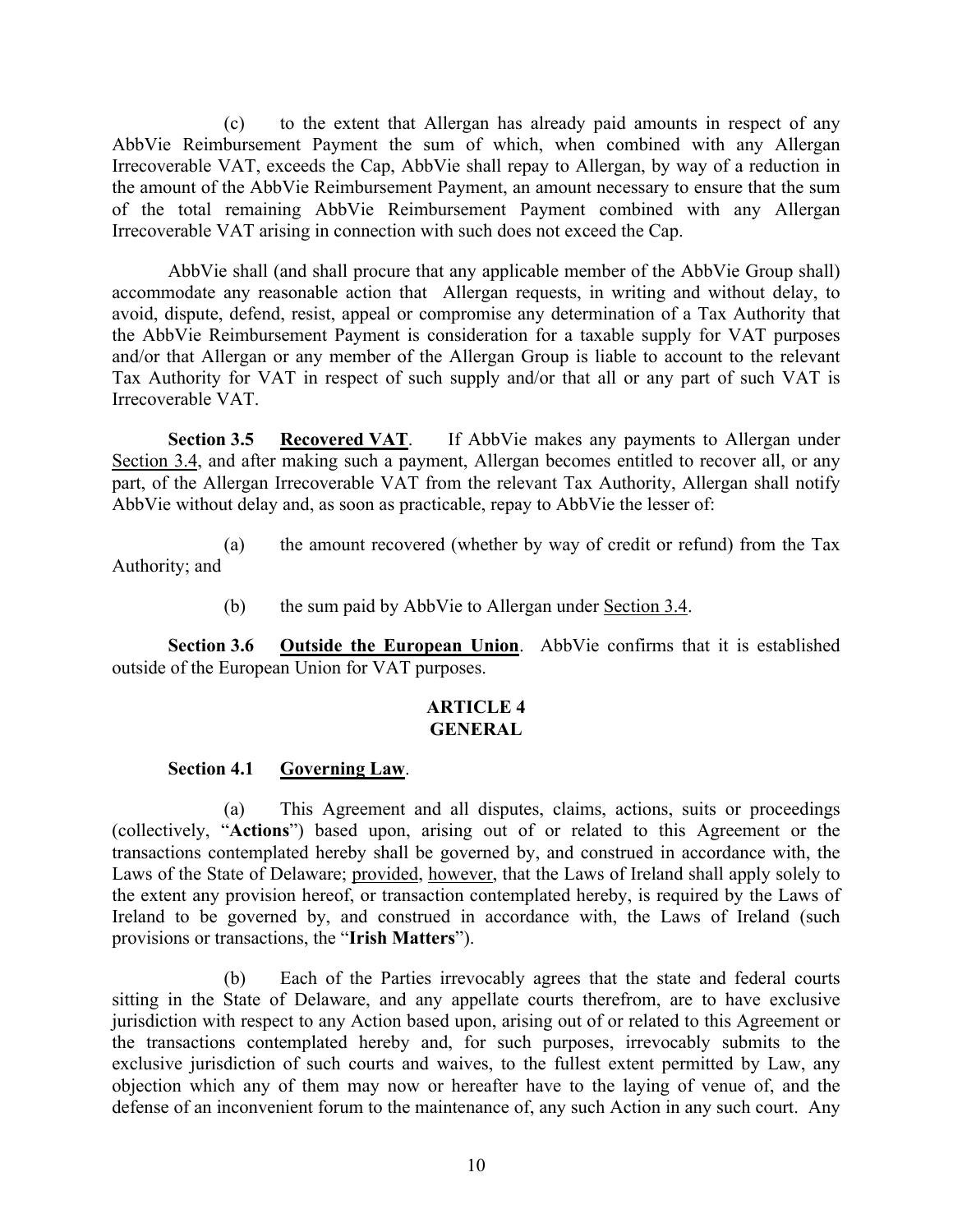Action based upon, arising out of or related to this Agreement or the transactions contemplated hereby shall therefore be brought in the state and federal courts sitting in the State of Delaware, and any appellate courts therefrom. Notwithstanding the forgoing, any Irish Matter shall be subject to the jurisdiction of the High Court and any appellate courts therefrom.

<span id="page-12-0"></span>**Section 4.2 Counterparts**. This Agreement may be executed in any number of counterparts, all of which, taken together, shall constitute one and the same agreement, and each Party may enter into this Agreement by executing a counterpart and delivering it to the other Party (by hand delivery, facsimile process, e-mail or otherwise).

## <span id="page-12-1"></span>**Section 4.3 Notices**.

(a) Any notice or other document to be served under this Agreement may be delivered by overnight delivery service (with proof of service) or hand delivery, or sent in writing (including facsimile or email transmission), to the Party to be served as follows:

 $(i)$  if to AbbVie, to:

AbbVie Inc. 1 North Waukegan Road North Chicago, Illinois 60064-6400 Attention: Laura J. Schumacher, Vice Chairman, External Affairs and Chief Legal Officer Facsimile: (847) 935-3294

with copy to:

Kirkland & Ellis LLP 601 Lexington Avenue New York, NY 10022 Fax: (212) 446-4900 Email: eric.schiele@kirkland.com jonathan.davis@kirkland.com Attention: Eric Schiele, P.C. Jonathan L. Davis, P.C.

and

McCann FitzGerald Riverside One, Sir John Rogerson's Quay Dublin 2, D02 X576, Ireland Fax: (+353) 1 829 0010 Email: stephen.fitzsimons@mccannfitzgerald.com; david.byers@mccannfitzgerald.com Attention: Stephen FitzSimons David Byers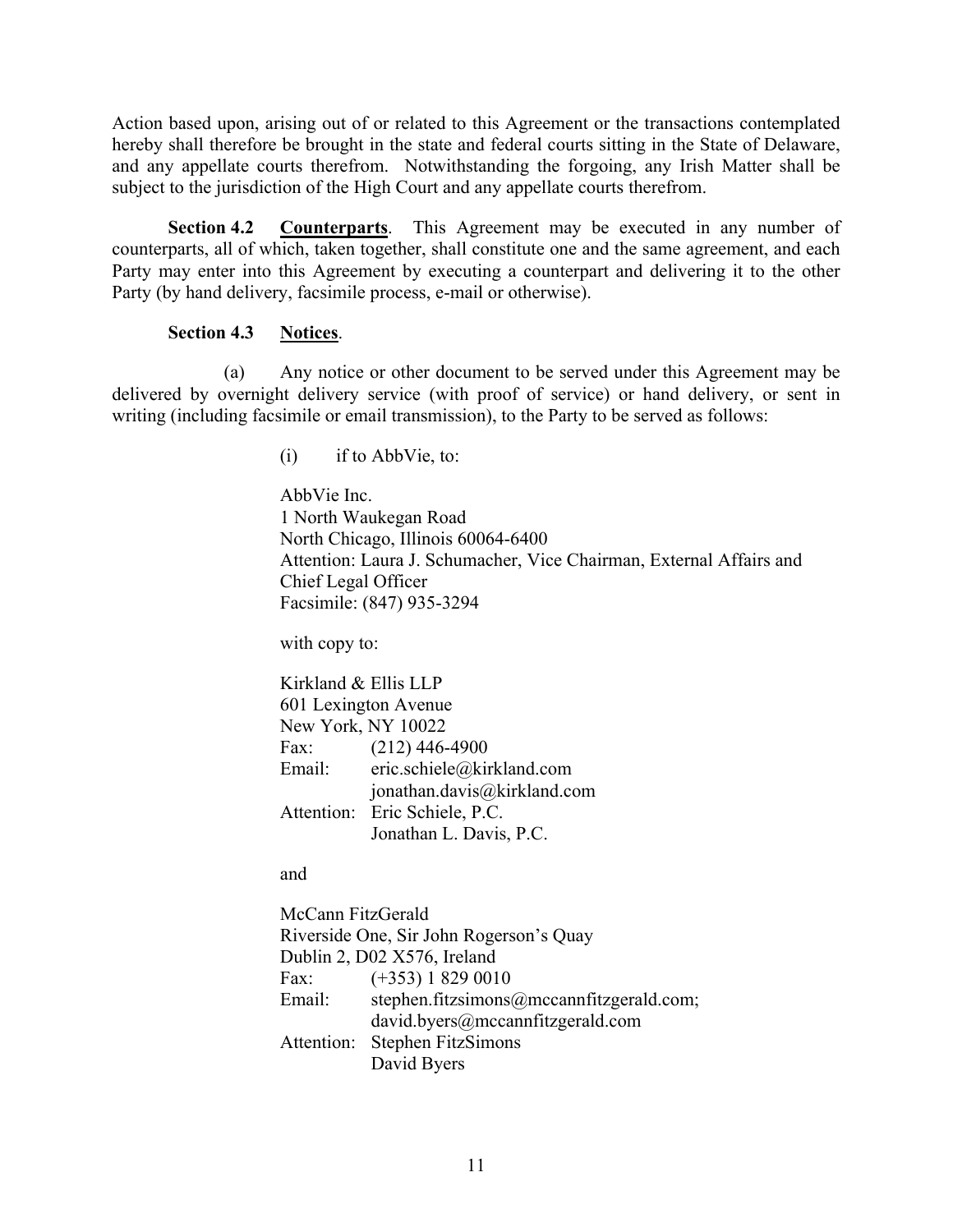(ii) if to Allergan, to:

Allergan plc Clonshaugh Business and Technology Park, Coolock, Dublin, D17 E400, Ireland Fax: (862) 261-8223 Attention: Executive Vice President, Chief Legal Officer and Corporate Secretary

with copy to:

Allergan plc 5 Giralda Farms Madison, New Jersey 07940 Fax: (862) 261-8223 Attention: Executive Vice President, Chief Legal Officer and Corporate Secretary

and

Wachtell, Lipton, Rosen & Katz 51 West 52nd Street New York, NY 10019 Fax: (212) 403-2000 Email: ARBrownstein@wlrk.com IKirman@wlrk.com ETetelbaum@wlrk.com Attention: Andrew R. Brownstein, Esq. Igor Kirman, Esq. Elina Tetelbaum, Esq.

and

Arthur Cox Ten Earlsfort Terrace D02 T380, Dublin, Ireland Fax: (+353) 1 920-1020 Email: geoff.moore@arthurcox.com cian.mccourt@arthurcox.com john.barrett@arthurcox.com Attention: Geoff Moore Cian McCourt John Barrett

or such other postal or email address or fax number as it may have notified to the other Party in writing in accordance with the provisions of this Section 4.3.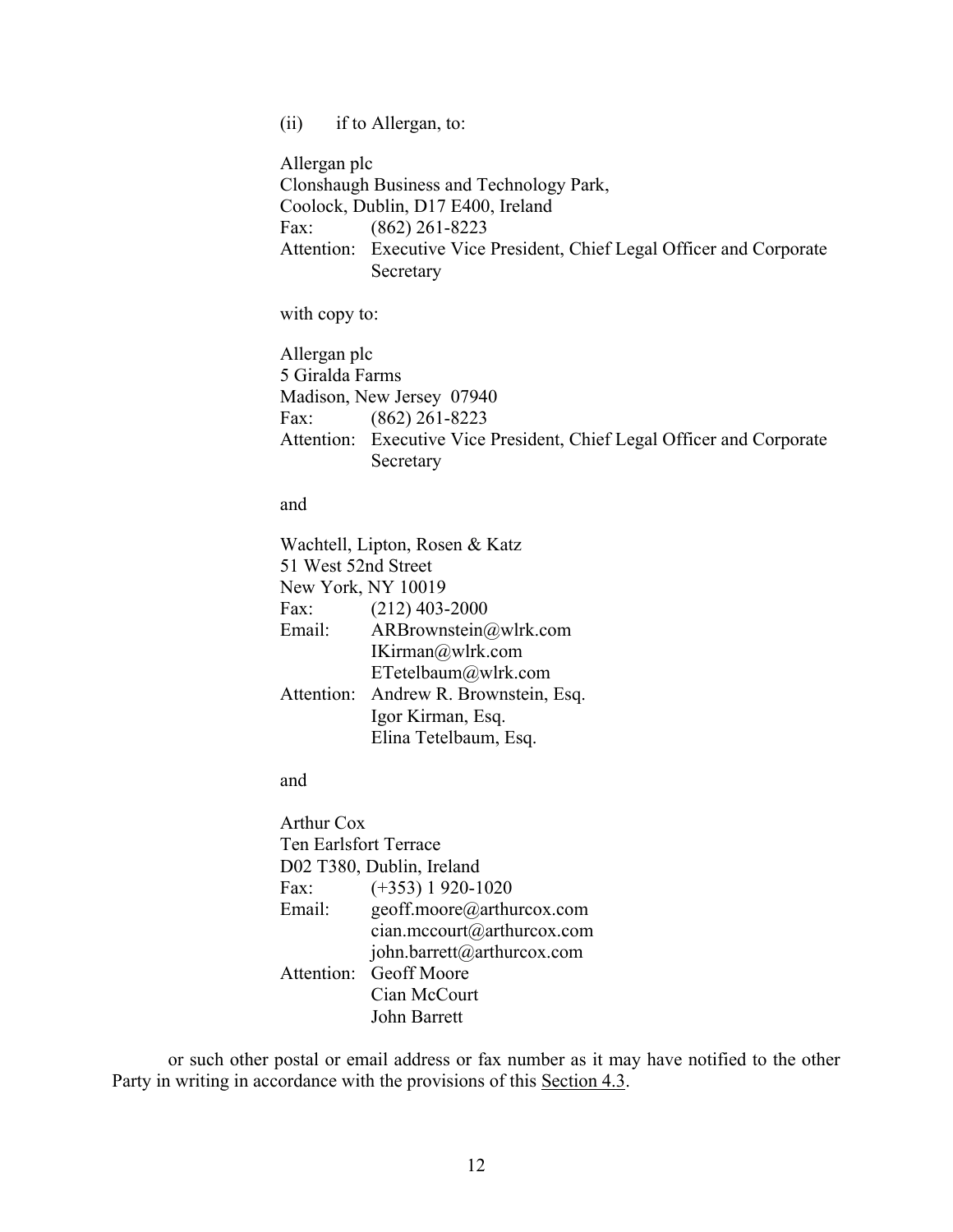(iii) All such notices, requests and other communications shall be deemed received on the date of receipt by the recipient thereof if received prior to 5:00 p.m. (addressee's local time) on a Business Day. Otherwise, any such notice, request or communication shall be deemed to have been received on the next succeeding Business Day.

## <span id="page-14-0"></span>**Section 4.4 Severability**.

(a) If any term, provision, covenant or condition of this Agreement is held by a court of competent jurisdiction or other Governmental Entity to be invalid, void or unenforceable, the Parties shall negotiate in good faith to modify this Agreement so as to effect the original intent of the Parties as closely as possible in an equitable manner in order that the transactions contemplated hereby be consummated as originally contemplated to the fullest extent possible in accordance with applicable Law.

(b) If at any time any provision of this Agreement is or becomes illegal, invalid or unenforceable in any respect under the Law of any jurisdiction, that shall not affect or impair: (i) the legality, validity or enforceability in that jurisdiction of any other provision of this Agreement; or (ii) the legality, validity or enforceability under the Law of any other jurisdiction of that or any other provision of this Agreement.

<span id="page-14-1"></span>**Section 4.5 Amendments**. No amendment of this Agreement shall be binding unless the same shall be evidenced in writing duly executed by each Party.

<span id="page-14-2"></span>**Section 4.6 Due Authorization**. Each Party hereto represents and warrants to the other that, assuming due authorization, execution and delivery by the other Party hereto, this Agreement constitutes the valid and binding obligation of that Party.

<span id="page-14-3"></span>**Section 4.7 Transaction Agreement**. In the event of any inconsistency between the provisions of this Agreement and the provisions of the Transaction Agreement, this Agreement shall control.

<span id="page-14-4"></span>**Section 4.8 Willful Breach**. Upon AbbVie becoming entitled to an AbbVie Reimbursement Payment, Allergan shall have no further liability in connection with the valid termination of the Transaction Agreement (for the avoidance of doubt, other than the obligation to pay the AbbVie Reimbursement Payments pursuant to this Agreement), whether under the Transaction Agreement or this Agreement or otherwise, to AbbVie, its Subsidiaries or its shareholders; provided, that nothing herein shall release any Party from liability (including any monetary damages or other appropriate remedy) for Willful Breach, for fraud or as provided for in the Confidentiality Agreement.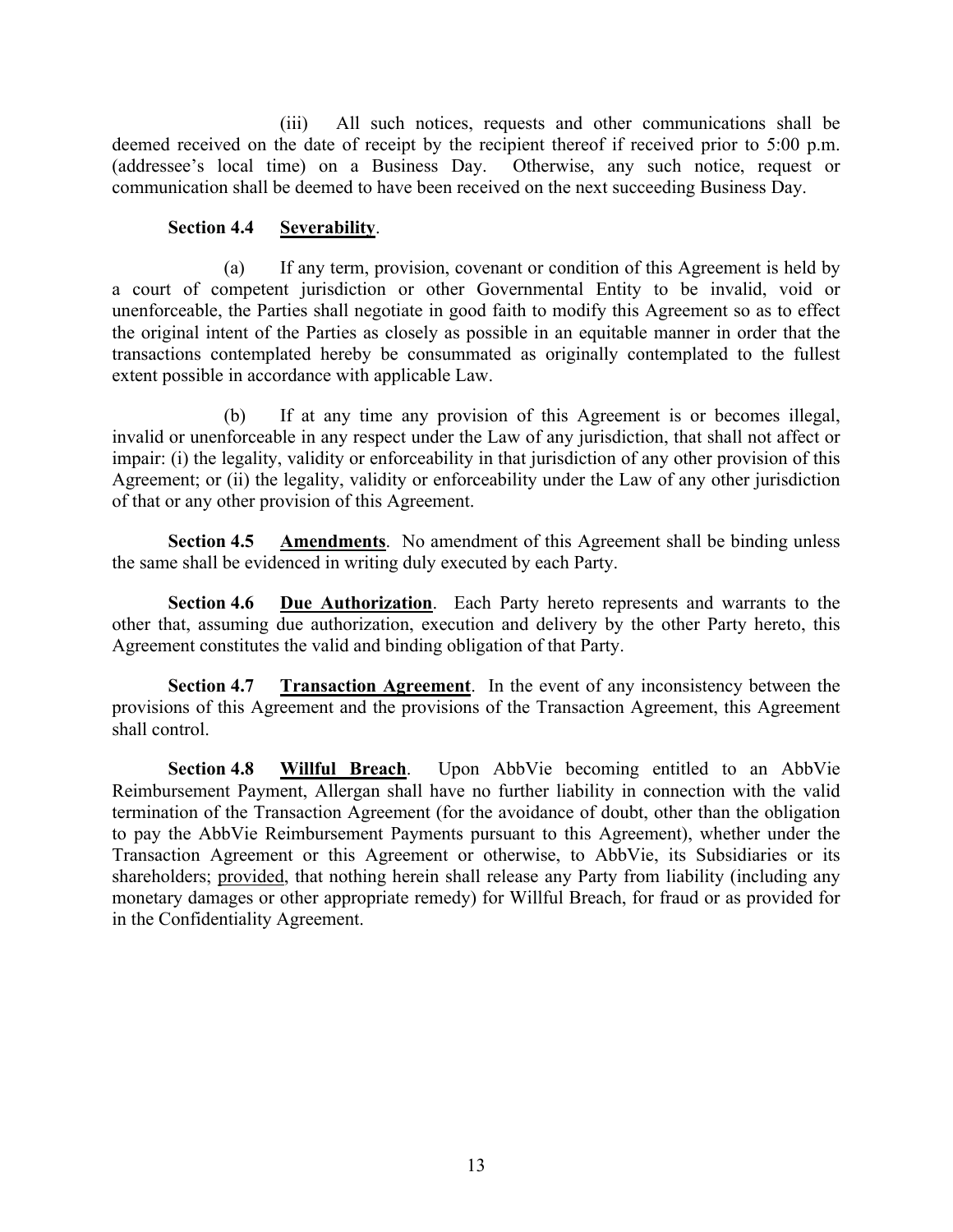IN WITNESS whereof the Parties hereto have caused this Agreement to be executed anddelivered as a Deed on the day and year first before WRITTEN.

> GIVEN under the common sealof ALLERGAMPLC J

Name: A. Robert D. Bailey EVP and Chief Legal Officer and Title:Corporate Secretary

[Signature Page to Expenses Reimbursement Agreement]